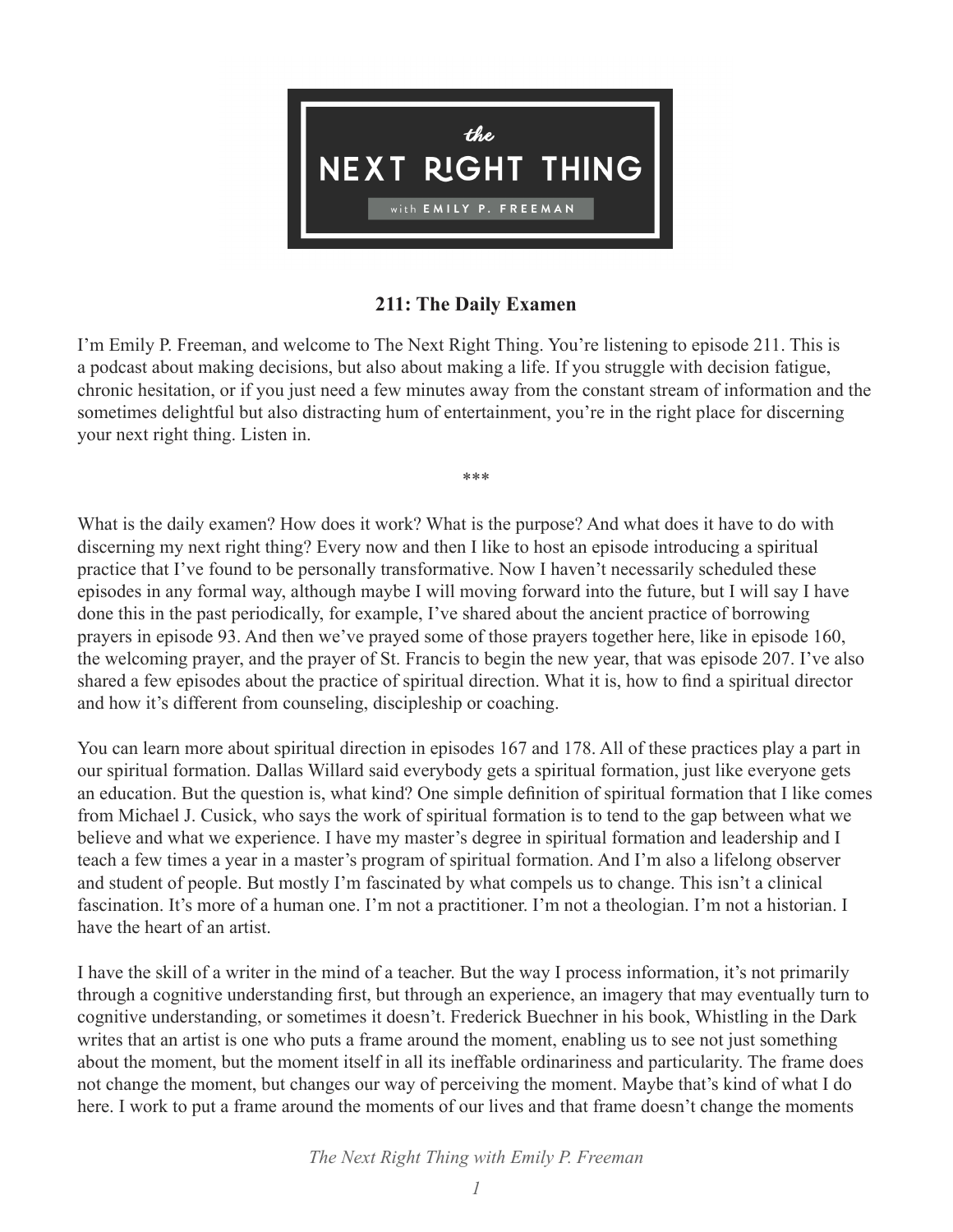themselves, but perhaps it shifts our way of perceiving the moments that we're living. For me, that's been a transformational practice, but all spiritual practices are simply pathways to experiencing the enlivening presence of the spirit of God.

That is the point after all. It isn't about what we do or do not do, about what practices our tradition upholds as ones we're to engage in or not to engage. It's not about what items on a spiritual checklist that we need to check off. In fact, if a spiritual practice is causing you to experience shame, anxiety, tension, or overwhelm, I'd say that's a practice you don't need to be doing right now. It doesn't mean the practice itself is bad or that you'll never engage with it again, but anxiety in a practice is your body trying to tell you something. It could be an arrow to a wound. It may also be, and often is evidence of a season of growth or change, even though it probably doesn't feel that way, but that could be what it is. It may also mean that somewhere along the way, your soul started to travel in a wilderness space.

Again, that's not an indication that something is wrong. That's an indication that something is living. There is a true narrative and that is the stunning and relentless love God has for you. If a practice runs counter to that narrative, take a pause, take a break, take a breath and find a practice that reminds you of the love of God instead. The daily examine is one of those practices for me. Now in the same way a spiritual practice may need to be set aside for a time if it's causing anxiety, you may also want to consider all the ways in which your ordinary life might be a spiritual practice all by itself. Brother Lawrence, who served as a cook in his monastery back in the 1600s, practiced God's presence in the ordinary business of life while washing the dishes. Author, Sarah Bessey says every rhythm of life is a path to prayer.

I've even submitted that wearing better fitting pants can be a spiritual practice as it's a way of honoring our image of God bearing identity and not forcing ourselves into shapes that we've outgrown. The practice isn't what makes something spiritual or not spiritual, it's the posture. Everything has spiritual potential if done in the presence of God. And so to talk about the daily examine is no more spiritual than to talk about making the bed. In fact, it could be less spiritual if we talk about the examine in a shaming or a judgemental way, there will be none of that here. So what is the daily examine? Well, I'm all about simple definitions here. Ignatian spirituality gives one, a very simple definition that the daily examine is a technique of prayerful reflection on the events of the day in order to detect God's presence and discern God's direction for us. It's an ancient practice of prayer passed down in the church that can help us see where God is working in our lives every day.

So how do you practice it? Well, one version is one that St. Ignatius practiced, which was a five step rhythm starting with simply becoming aware of God's presence at the end of the day, and then reflecting on the day with gratitude with Thanksgiving, and next paying attention to what emotions rise up. I love that in the five movements of the daily examine that emotions or what feelings that you experience throughout the day is the central part. It's something that we're to pay attention to, to notice and to name. And then four, choose one part of the day and pray from it. And finally, look toward tomorrow. You'll notice some elements of my own practice of reflecting on the week in our these are the days of lists where we list out what these days are made of. Looking back on the day is part of the examine for sure.

The difference for me is, well, there's a couple of things, with the reflection that I usually talk about here, I encourage a practice of writing things down. I repeat that a lot. I think it's really important that we write things down in reflection. Write down your these are the days of list so you can be aware of your actual life while you're living it. And look back later, write down what's life giving and what's life training so

*The Next Right Thing with Emily P. Freeman*